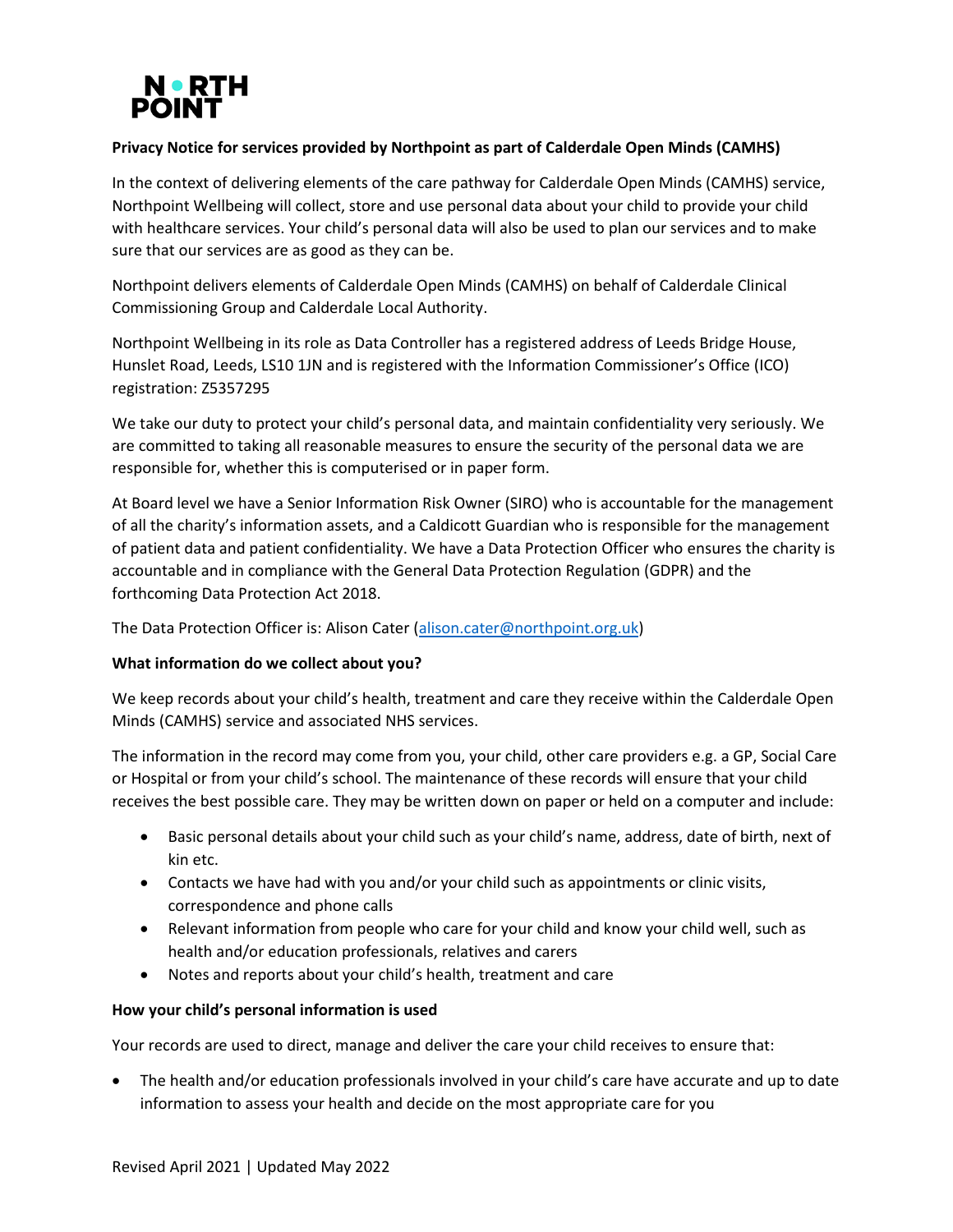

- Healthcare professionals (including partner organisations) delivering your child's care have the information they need to be able to assess and improve the quality and type of care your child receives
- Appropriate information is available if your child sees another health professional, or are referred to a specialist or another part of the NHS

Your child's data will also be used to help manage the NHS and protect the health of the public, through reviews, statistical analysis, and research.

Your child's anonymised data will also be used to ensure the charity receives payment for the care you receive, ensuring our services can meet patient needs in the future, or for statistics on NHS performance.

Our lawful basis for processing your child's information under Data Protection legislation is:

Public task: the processing is necessary to perform a task in the public interest, or our official functions, which have a clear basis in law (GDPR Article 6(1)e).

We process some information which is more sensitive. This is called Special category data. The legal basis for processing is (GDPR Article 9(2)h)which allows processing for the purposes of preventative or occupational medicine, the assessment of the working capacity of employees, medical diagnosis, the provision of health or social care or treatment or management of health or social care system.

# **Who do we share personal information with?**

Everyone working to provide an NHS service has a legal duty to keep information about you confidential. Similarly, anyone who receives information from us has a legal duty to keep it confidential.

We will share information with the following main partner organisations:

- Other organisations involved in delivering NHS Calderdale CAMHS services
- NHS Trusts and hospitals involved in your child's care
- Clinical Commissioning Groups and other NHS bodies
- General Practitioners (GP's)

Your child may be receiving care from other people as well as the NHS, for example Social Care services or school support staff. We may need to share some information about your child with them so we can all work together for your benefit if they have a genuine need for it or we have you or your child's permission (depending on whether your child is old enough to make decisions about information sharing). Therefore, we may also share your information, subject to strict agreement about how it will be used, with:

- Social care services
- Education services
- Local authorities
- Voluntary and private sector providers working with the NHS

We will not disclose your information to any other third parties unless: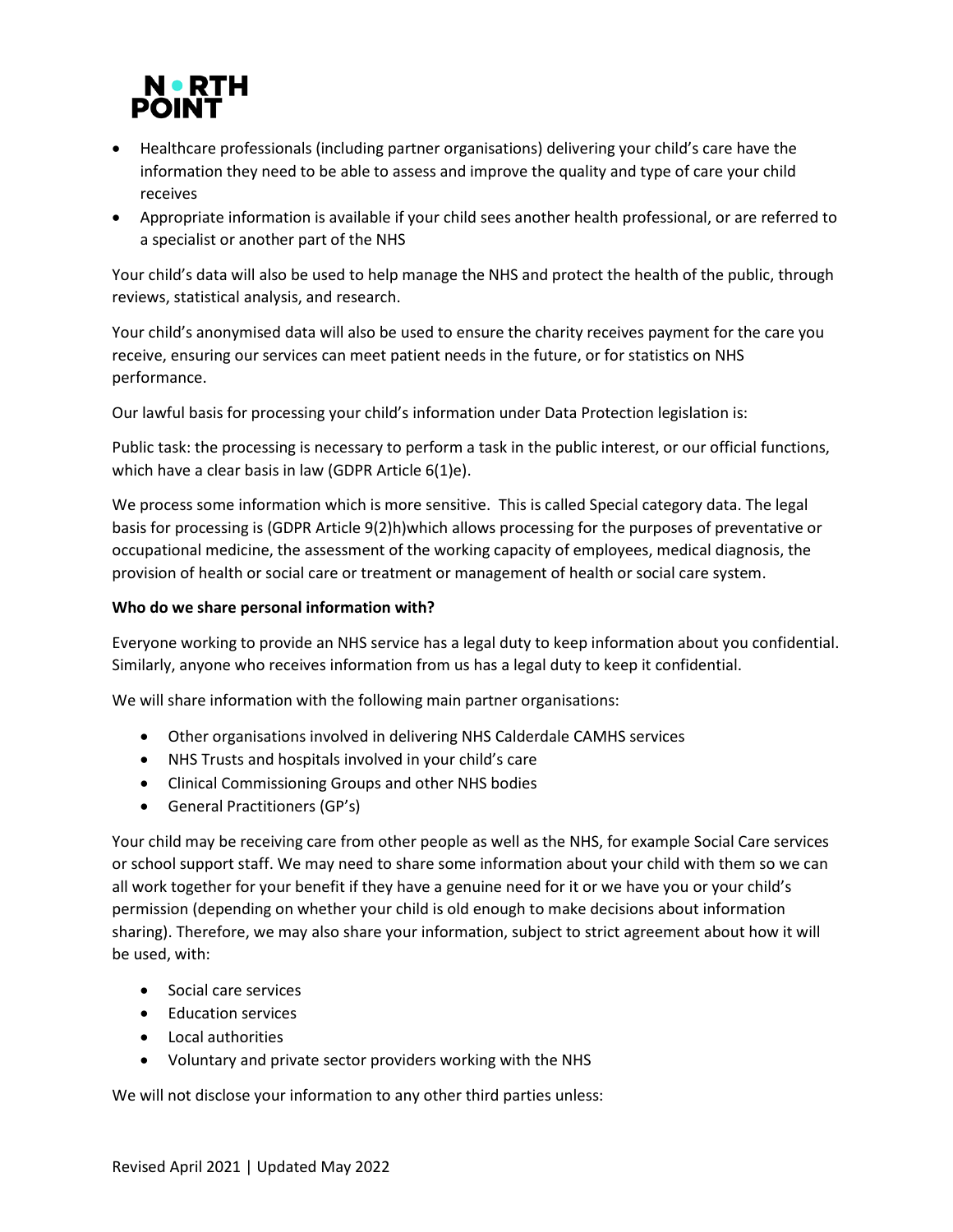

- We have your permission
- We have to share it by law
- We have good reason to believe that failing to share the information will put you or someone
- else at risk of serious harm or abuse
- We hold information that is essential to prevent, detect, investigate or punish a serious crime

Please ask our staff if you have any concerns or would like further information. Alternatively you can contact the Data Protection Officer, Northpoint Wellbeing, Leeds Bridge House, Hunslet Road, Leeds, LS10 1JN 0113 243 3400

#### **Your Rights**

We will ensure your rights are respected.

You have:

• The Right to be Informed – we tell you what we do with your child's information. We do this through notices like this, service information leaflets, notices on our websites and posters.

• The Right to Rectification – we will correct any personal information that is inaccurate or rectify any data that is incomplete.

• The Right to Object – you have the right to object to how we process your child's information. Your objection will be considered in relation to your particular situation; we will stop processing unless there is a legitimate reason for us to continue e.g. we will not be able to stop the processing of your child's data to provide your child with direct patient care and this is needed to provide safe care.

• The Right to Restrict Processing – we will temporarily restrict processing your child's data, whilst we check the information, if you query the accuracy of it. We will also restrict processing (if you raise an objection to how we process your data) whilst we consider your objection.

• The Right of Access – young people with capacity have the legal right to access their own health records and can allow or prevent access by others, including their parents. Parents may access their child's medical records if the child or young person consents, or lacks capacity, and it does not go against the child's best interests. If the records contain information given by the child or young person in confidence we would not normally disclose the information without their consent. If you or your child would like to request a copy of your child's medical records, please contact the Data Protection Officer, Northpoint Wellbeing, Leeds Bridge House, Hunslet Road, Leeds, LS10 1JN.

#### **Sending data to other countries**

Sometimes your data may be processed outside of the UK, but in most circumstances it will remain within the European Economic Area (EEA) and will have the same protection as if processed within this country. When this is outside the EEA we will identify the data protections in place prior to transfer.

# **How long do we keep your information?**

All personal information will be kept in line with the retention periods in the Department of Health Records Management Code of Practice for Health and Social Care Records 2016.